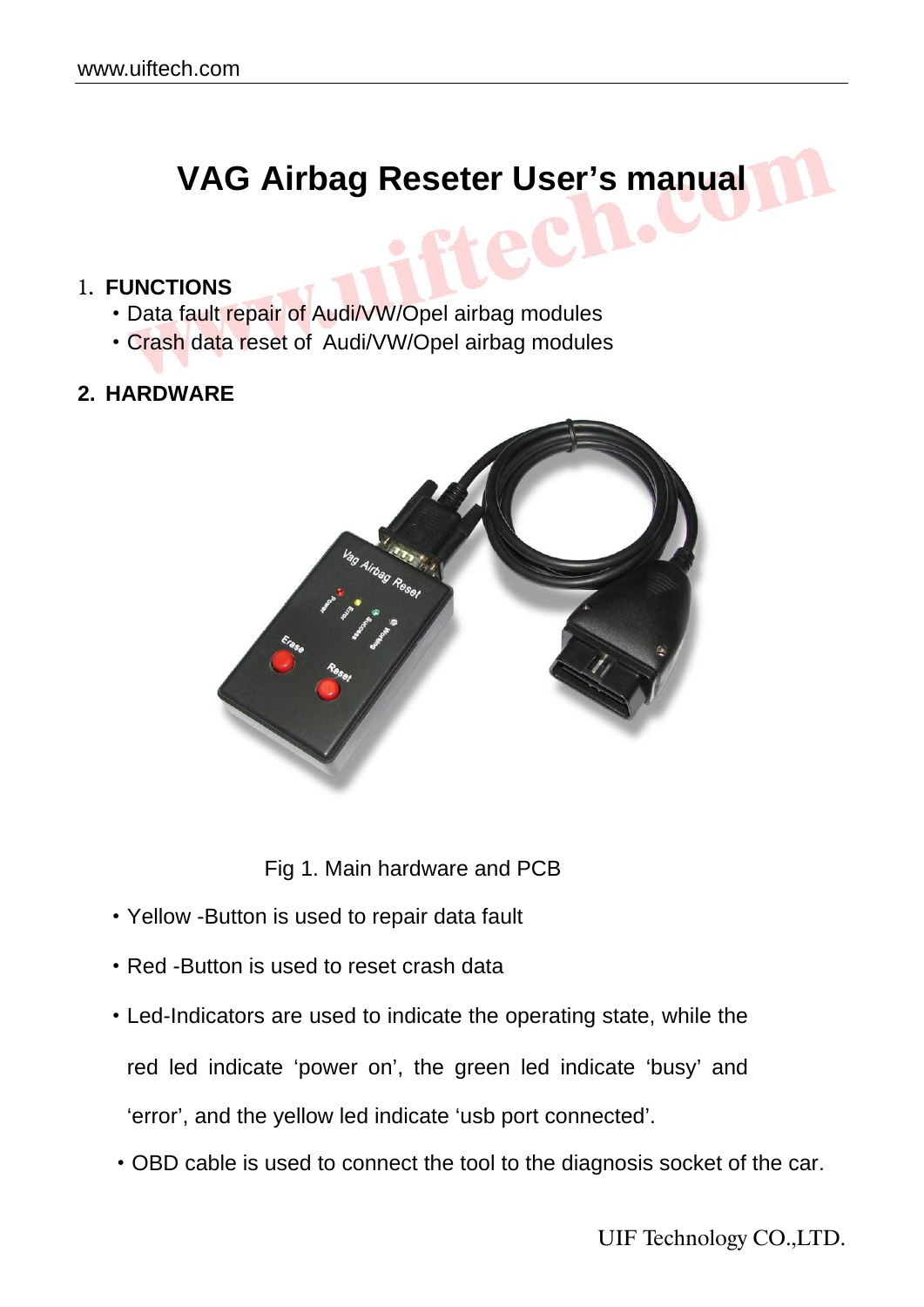- ·USB cable is used to connect the tool to the computer for firmware updating.
- ·Power-Connector is used to supply 12V-DC to the tool. (center of the connecter is power +)
- ·Adapter-Connector is not used at present.

#### 3. **HOW TO USE**

- ·Data Fault Repair: connect the airbag reseter and the car's diagnosis socket by the OBD cable, the red led light up, push the yellow button, the green led light up, and for a while the green led black out, this means the data fault has been repaired successfully. ( if the green led becomes flashing, that mean the communication between the tool and the car failed, or data fault repair failed, check the connection and repeat the above procedure.)
- ·Crash Data Reset: connect the airbag reseter and the car's diagnosis socket by the OBD cable, the red led light up, push the red button, the green led light up, and for a while the green led black out, this means the crash data has been reset successfully. ( if the green becomes flashing, this mean the communication between the tool and the car failed, or crash data reset failed, check the connection and repeat the above procedure.)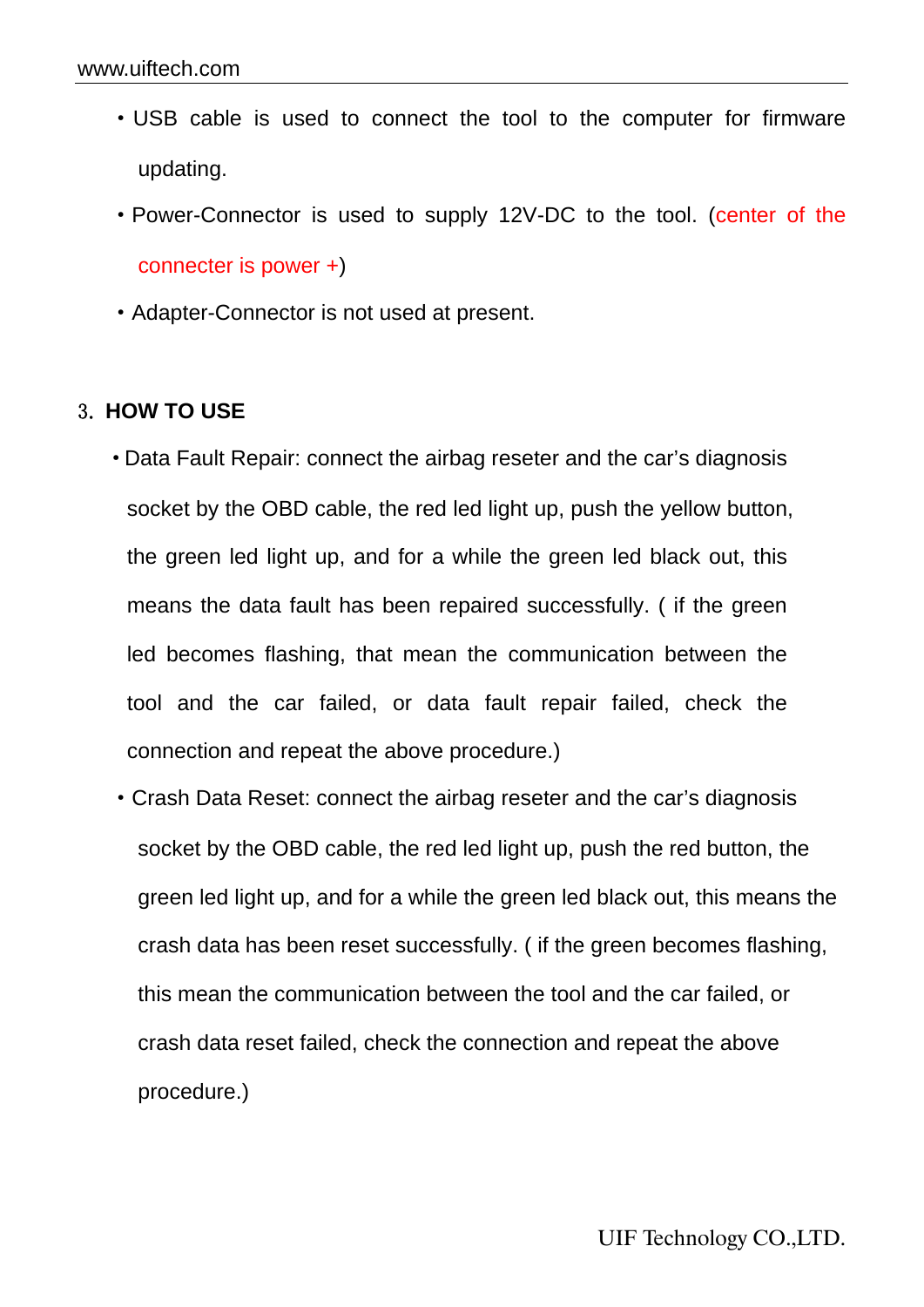# **4. Tested Airbag Modules**

# **4.1 VW series**

VW3: 1GD 909 603 A





VW5: 1C0 909 601 / 1C0 909 601 A / 1GD 909 601 / 1GD 909 601 A / 6Q0 909 605 / 6Q0 909 605 A



### Fig 3. VW5

VW6: 6Q0 909 605 C



Fig 4. VW6

**4.2 AUDI series**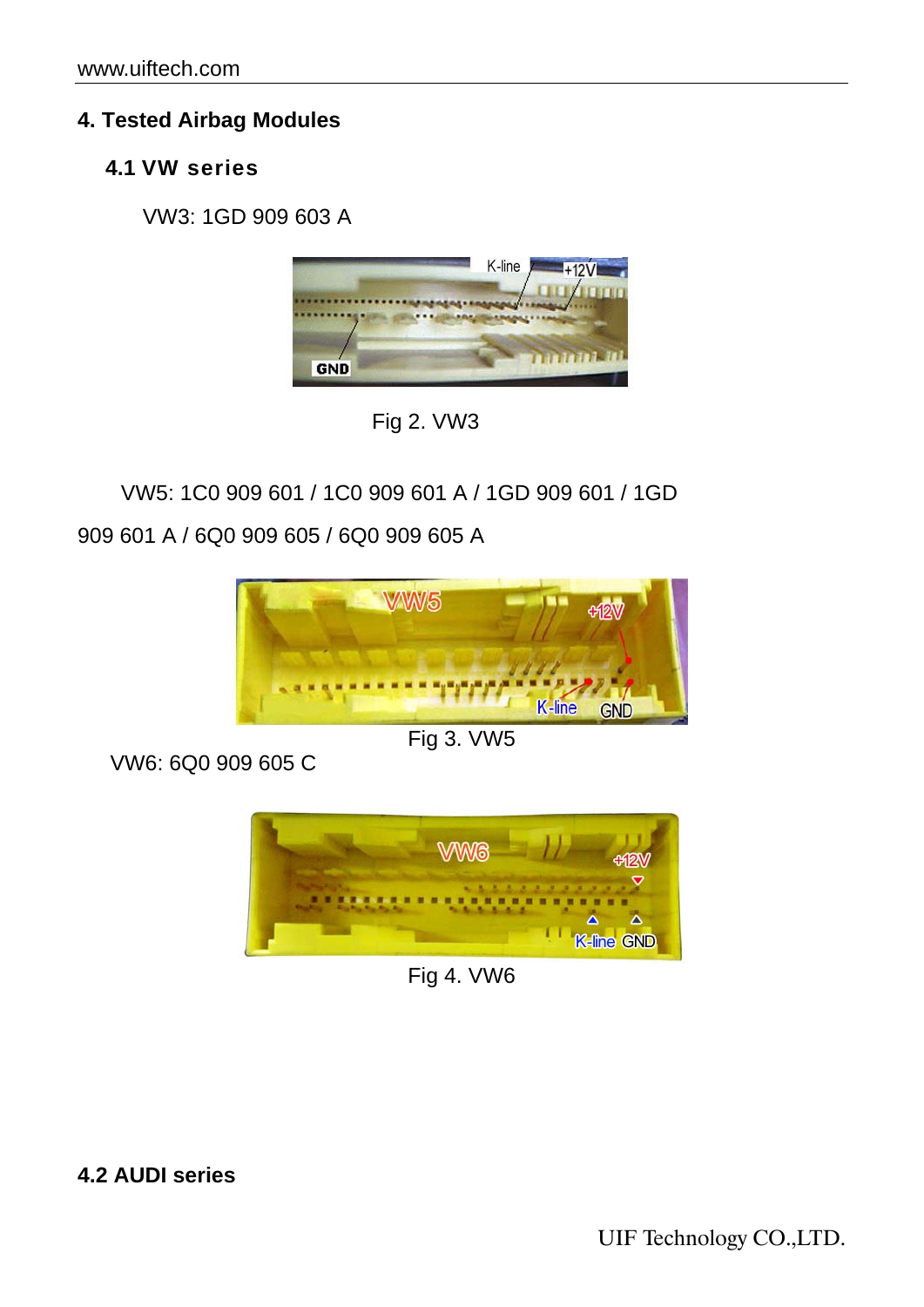4B0 959 655G / 4B0 959 655H / 4B0 959 655E / 4B0 959 655F / 4B0 959

655R / 4B0 959 655J(50Pin)



Fig 5. AUDI(84Pin)



Fig 6. AUDI(50Pin)

### **4.3 OPEL (GM) series**

GM 09 229 302



Fig 7. GM 09 229 302

GM 05 490 636



Fig 8. GM 09 229 302

UIF Technology CO.,LTD.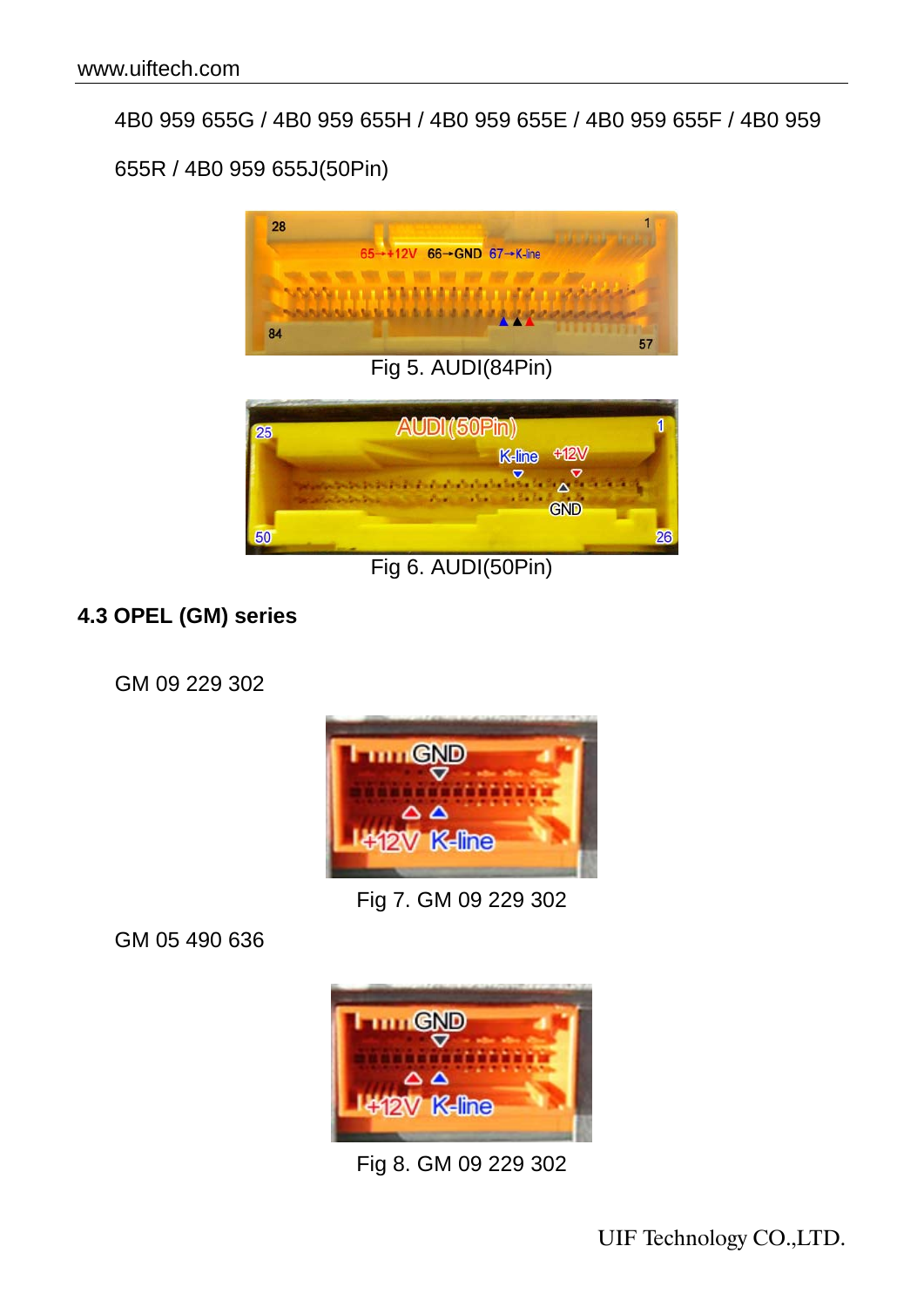www.uiftech.com GM 90 569 350



Fig 10. GM 90 569 350

GM 92 099 726



Fig 11. GM 92 099 726

GM 90 562 544



Fig 12. GM 90 562 544

# **5. Software Update**

- ·Setup Usb Driver: connect the airbag reseter to PC by the usb cable, and plug 12-V DC regulator to the Power Connector.
- ·Run the Update programs presented by SMELECOM, when "Firmware Update Finished" appears in the screen, that means the update operation